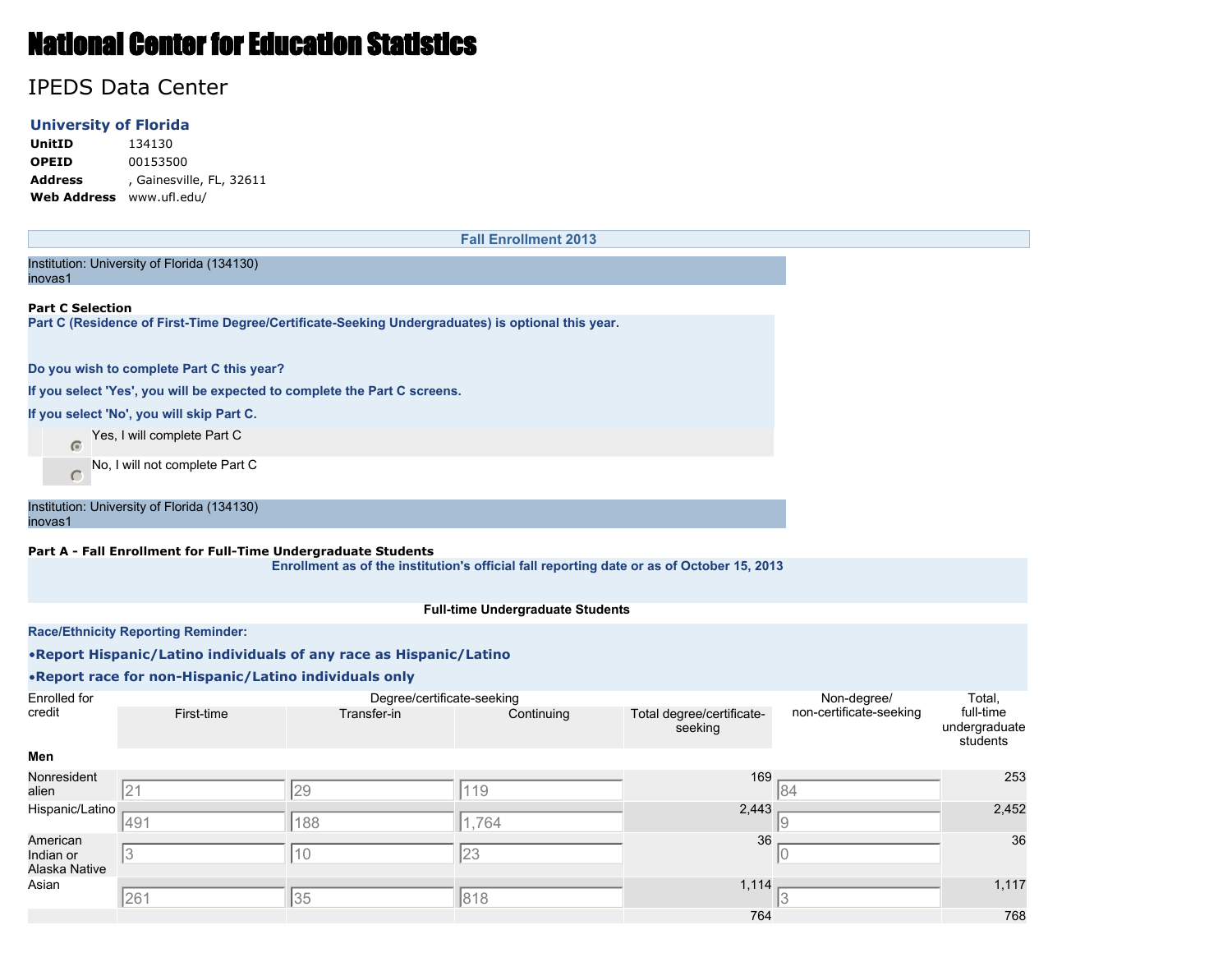| <b>Black or</b><br>African<br>American             | 122            | 53          | 589    |        | 4   |        |
|----------------------------------------------------|----------------|-------------|--------|--------|-----|--------|
| Native<br>Hawaiian or<br>Other Pacific<br>Islander | $\overline{1}$ | 1           | 65     | 67     | 1   | 68     |
| White                                              | 1,609          | 457         | 5,927  | 7,993  | 19  | 8,012  |
| Two or more<br>races                               | 76             | 12          | 258    | 346    |     | 347    |
| Race and<br>ethnicity<br>unknown                   | 62             | 46          | 263    | 371    | 3   | 374    |
| Total men                                          | 2,646          | 831         | 9,826  | 13,303 | 124 | 13,427 |
| Total men prior<br>year                            | 2,628          | 832         | 9,794  | 13,254 | 103 | 13,357 |
| Women                                              |                |             |        |        |     |        |
| Nonresident<br>alien                               | 25             | 26          | 99     | 150    | 80  | 230    |
| Hispanic/Latino                                    | 721            | 181         | 2,375  | 3,277  | 11  | 3,288  |
| American<br>Indian or<br>Alaska Native             | 11             | 5           | 33     | 39     | 1   | 40     |
| Asian                                              | 297            | 22          | 880    | 1,199  | 4   | 1,203  |
| <b>Black or</b><br>African<br>American             | 271            | 44          | 1,135  | 1,450  | 16  | 1,456  |
| Native<br>Hawaiian or<br>Other Pacific<br>Islander | 5              | 1           | 140    | 146    | 10  | 146    |
| White                                              | 2,145          | 421         | 6,959  | 9,525  | 31  | 9,556  |
| Two or more<br>races                               | 144            | 10          | 378    | 532    |     | 535    |
| Race and<br>ethnicity<br>unknown                   | 93             | $\sqrt{42}$ | 298    | 433    | 10  | 433    |
| <b>Total women</b>                                 | 3,702          | 752         | 12,297 | 16,751 | 136 | 16,887 |
| Total women<br>prior year                          | 3,645          | 802         | 12,283 | 16,730 | 154 | 16,884 |
| <b>Grand total</b><br>(men+women)                  | 6,348          | 1,583       | 22,123 | 30,054 | 260 | 30,314 |
| <b>Grand total</b><br>(men+women)<br>prior year    | 6,273          | 1,634       | 22,077 | 29,984 | 257 | 30,241 |

#### **Part A - Fall Enrollment for Part-time Undergraduate Students**

**Enrollment as of the institution's official fall reporting date or as of October 15, 2013**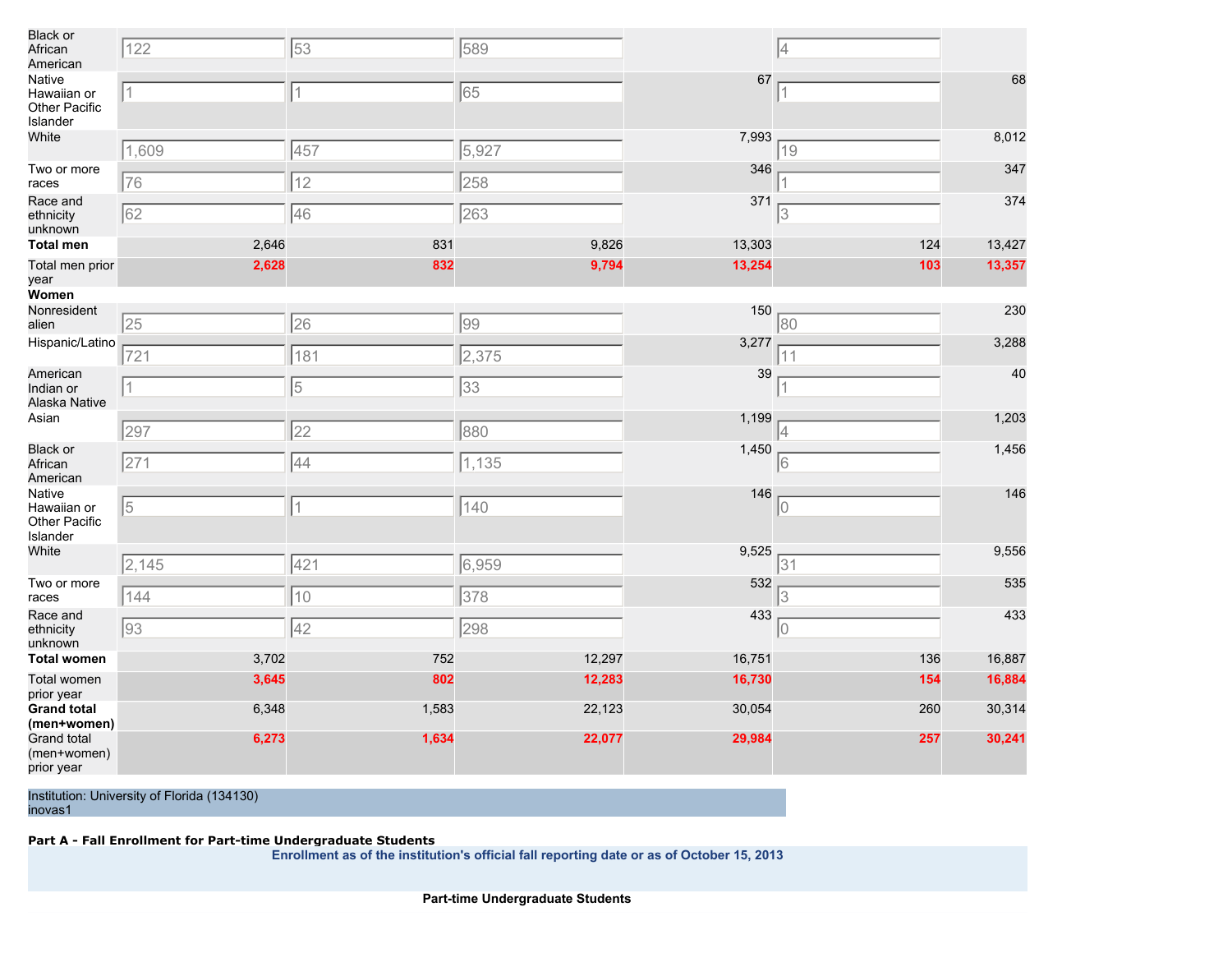## **Race/Ethnicity Reporting Reminder:**

# •**Report Hispanic/Latino individuals of any race as Hispanic/Latino**

# •**Report race for non-Hispanic/Latino individuals only**

| Enrolled for<br>credit                             | First-time | Degree/certificate-seeking<br>Transfer-in | Continuing | Total degree/certificate-<br>seeking | Non-degree/<br>non-certificate-seeking | Total,<br>part-time<br>undergraduate |
|----------------------------------------------------|------------|-------------------------------------------|------------|--------------------------------------|----------------------------------------|--------------------------------------|
| Men                                                |            |                                           |            |                                      |                                        | students                             |
|                                                    |            |                                           |            |                                      |                                        |                                      |
| Nonresident<br>alien                               | 4          | 10                                        | 10         | 14                                   | 3                                      | 17                                   |
| Hispanic/Latino                                    | 2          | 22                                        | 198        | 222                                  | 47                                     | 269                                  |
| American<br>Indian or<br>Alaska Native             | 10         | 1                                         | 4          | 5                                    | $\overline{2}$                         | $\overline{7}$                       |
| Asian                                              | 10         | $\overline{7}$                            | 71         | 78                                   | 19                                     | 97                                   |
| <b>Black or</b><br>African<br>American             |            | 8                                         | 76         | 85                                   | 16                                     | 101                                  |
| Native<br>Hawaiian or<br>Other Pacific<br>Islander | 10         | 10                                        | 16         | 6                                    | $\overline{1}$                         | $\overline{7}$                       |
| White                                              | 3          | 61                                        | 736        | 800                                  | 172                                    | 972                                  |
| Two or more<br>races                               | 10         | 10                                        | 19         | 19                                   |                                        | 26                                   |
| Race and<br>ethnicity<br>unknown                   | 10         | 10                                        | 40         | 50                                   | 16                                     | 56                                   |
| <b>Total men</b>                                   | 10         | 109                                       | 1,160      | 1,279                                | 273                                    | 1,552                                |
| Total men prior<br>year                            |            | 113                                       | 1,012      | 1,132                                | 220                                    | 1,352                                |
| Women                                              |            |                                           |            |                                      |                                        |                                      |
| Nonresident                                        |            |                                           |            | 8                                    |                                        | 15                                   |
| alien                                              | 3          | 10                                        | 5          |                                      |                                        |                                      |
| Hispanic/Latino                                    |            | 26                                        | 184        | 211                                  | 53                                     | 264                                  |
| American<br>Indian or<br>Alaska Native             | 10         | $\overline{1}$                            | 4          | 5                                    | 10                                     | 5                                    |
| Asian                                              |            | 16                                        | 40         | 47                                   | 22                                     | 69                                   |
| <b>Black or</b><br>African<br>American             |            | 10                                        | 84         | 95                                   | 19                                     | 114                                  |
| Native<br>Hawaiian or<br>Other Pacific<br>Islander | 0          | 0                                         | $\sqrt{9}$ | 9                                    | $\sqrt{1}$                             | 10                                   |
| White                                              | 6          | 61                                        | 514        | 581                                  | 169                                    | 750                                  |
| Two or more<br>races                               | 10         | 0                                         | 15         | 15                                   |                                        | 22                                   |
|                                                    | $\hbox{O}$ | $ 10\rangle$                              | 32         | 42                                   | 11                                     | 53                                   |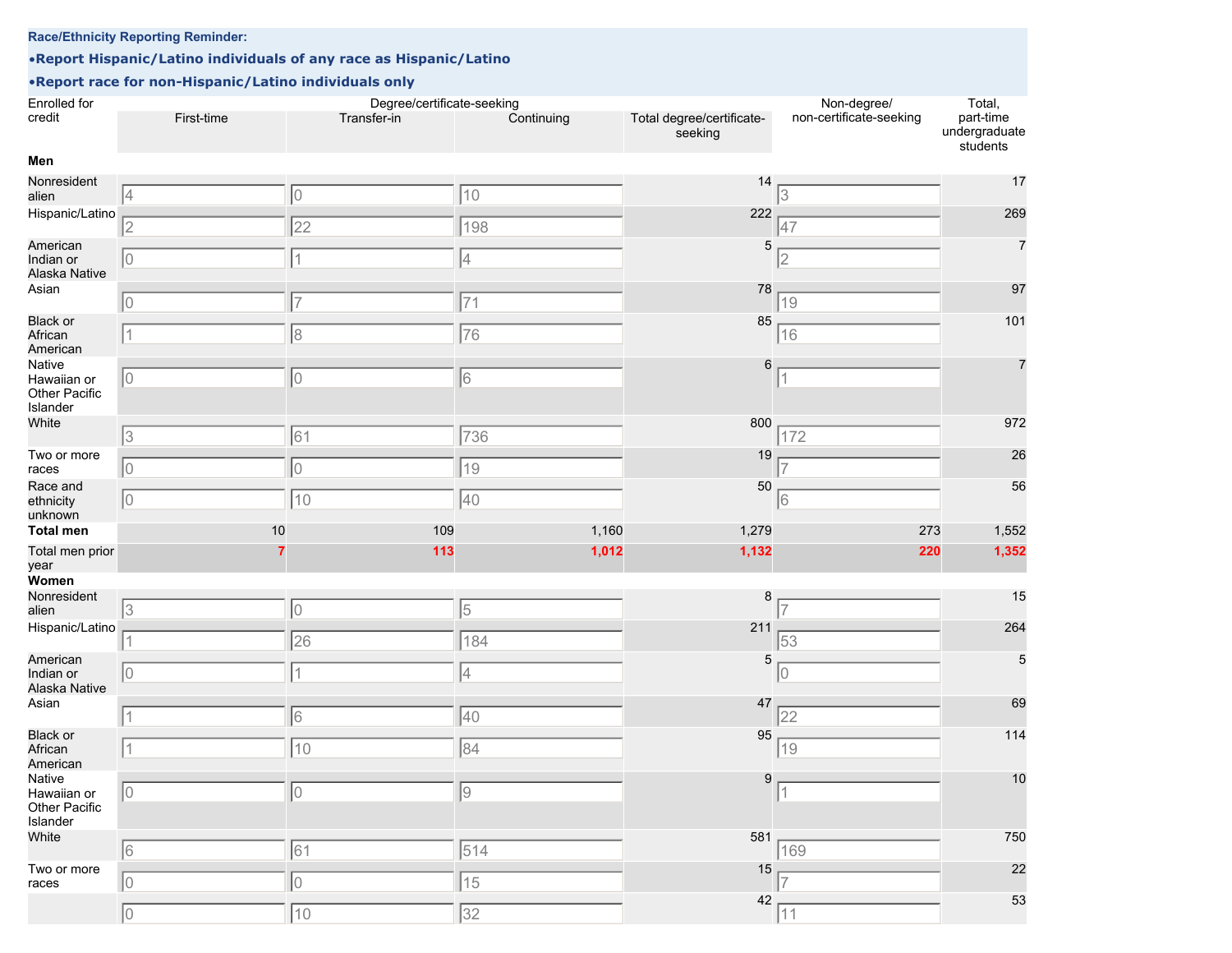| Race and<br>ethnicity<br>unknown         |    |     |       |       |     |       |
|------------------------------------------|----|-----|-------|-------|-----|-------|
| Total women                              | 12 | 114 | 887   | 1,013 | 289 | 1,302 |
| Total women<br>prior year                | 10 | 94  | 803   | 907   | 276 | 1,183 |
| <b>Grand total</b><br>(men+women)        | 22 | 223 | 2,047 | 2,292 | 562 | 2,854 |
| Grand total<br>(men+women)<br>prior year | 17 | 207 | 1,815 | 2,039 | 496 | 2,535 |

## **Part A - Fall Enrollment for Graduate Students**

**Enrollment as of the institution's official fall reporting date or as of October 15, 2013**

#### **Graduate Students**

**Race/Ethnicity Reporting Reminder:**

•**Report Hispanic/Latino individuals of any race as Hispanic/Latino**

•**Report race for non-Hispanic/Latino individuals only**

## **Graduate Student Reporting Reminder:**

# •**Report all postbaccalaureate degree and certificate students as graduate students, including any**

# **doctor's-professional practice students (formerly first-professional)**

| Enrolled for credit | Total full-time | Total part-time | Total graduate<br>students |
|---------------------|-----------------|-----------------|----------------------------|
| Men                 |                 |                 |                            |

| Nonresident alien                            | 2,021 | 281   | 2,302 |
|----------------------------------------------|-------|-------|-------|
| Hispanic/Latino                              | 512   | 158   | 670   |
| American Indian or Alaska Native             | 19    | 8     | 27    |
| Asian                                        | 327   | 106   | 433   |
| <b>Black or African American</b>             | 223   | 97    | 320   |
| Native Hawaiian or Other Pacific<br>Islander |       | 4     | 11    |
| White                                        | 2,643 | 1,227 | 3,870 |
| Two or more races                            | 54    | 17    | 71    |
| Race and ethnicity unknown                   | 241   | 104   | 345   |
| <b>Total men</b>                             | 6,047 | 2,002 | 8,049 |
| Total men prior year                         | 6,399 | 1,931 | 8,330 |
| Women                                        |       |       |       |
| Nonresident alien                            |       |       | 1,608 |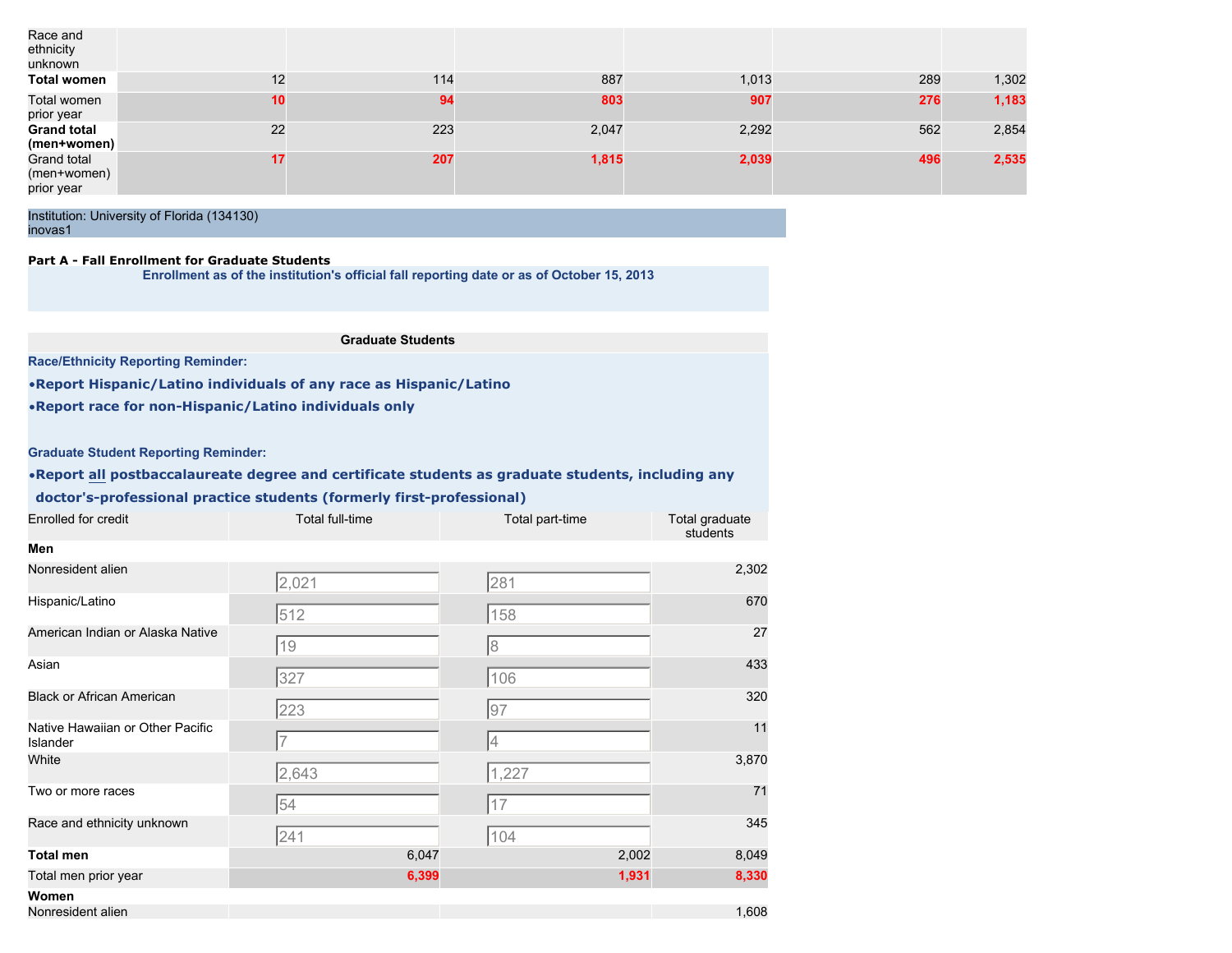|                                              | 1,372  | 236   |        |
|----------------------------------------------|--------|-------|--------|
| Hispanic/Latino                              | 624    | 257   | 881    |
| American Indian or Alaska Native             | 18     | 14    | 32     |
| Asian                                        | 403    | 123   | 526    |
| <b>Black or African American</b>             | 340    | 205   | 545    |
| Native Hawaiian or Other Pacific<br>Islander | 12     | 4     | 16     |
| White                                        | 3,056  | 1,592 | 4,648  |
| Two or more races                            | 67     | 25    | 92     |
| Race and ethnicity unknown                   | 237    | 76    | 313    |
| <b>Total women</b>                           | 6,129  | 2,532 | 8,661  |
| Total women prior year                       | 6,225  | 2,582 | 8,807  |
| Grand total (men+women)                      | 12,176 | 4,534 | 16,710 |
| Grand total (men+women) prior<br>year        | 12,624 | 4,513 | 17,137 |

#### **Part A - Fall Enrollment by Distance Education Status**

**Enrollment as of the institution's official fall reporting date or as of October 15, 2013**

|                                                                                                                                                                              | <b>Undergraduate Students</b> | <b>Graduate Students</b>          |        |
|------------------------------------------------------------------------------------------------------------------------------------------------------------------------------|-------------------------------|-----------------------------------|--------|
|                                                                                                                                                                              | Degree/Certificate Seeking    | Non-Degree/Certificate<br>Seeking |        |
| <b>Enrolled exclusively in distance</b><br>education courses                                                                                                                 | 1,358                         | 445                               | 3.159  |
| Enrolled in some but not all distance<br>education courses                                                                                                                   | 18,174                        | 105                               | 2,941  |
| Not enrolled in any distance education<br>courses                                                                                                                            | 12,814                        | 272                               | 10,610 |
| <b>Total</b> (all distance education statuses)                                                                                                                               | 32,346                        | 822                               | 16,710 |
| Total (from prior part A screens)<br>NOTE: The total of all distance education<br>statuses (above) must equal this total<br>carried forward from the prior part A<br>screens | 32,346                        | 822                               | 16,710 |
| You may use the space below to provide context for the data you've reported above.                                                                                           |                               |                                   |        |
|                                                                                                                                                                              |                               |                                   |        |

Institution: University of Florida (134130) inovas1

**Part A - Fall Enrollment by Distance Education Status**

| <b>Undergraduate Students</b> |                                   |  |  |  |
|-------------------------------|-----------------------------------|--|--|--|
| Degree/Certificate Seeking    | Non-Degree/Certificate<br>Seeking |  |  |  |

**Graduate Students**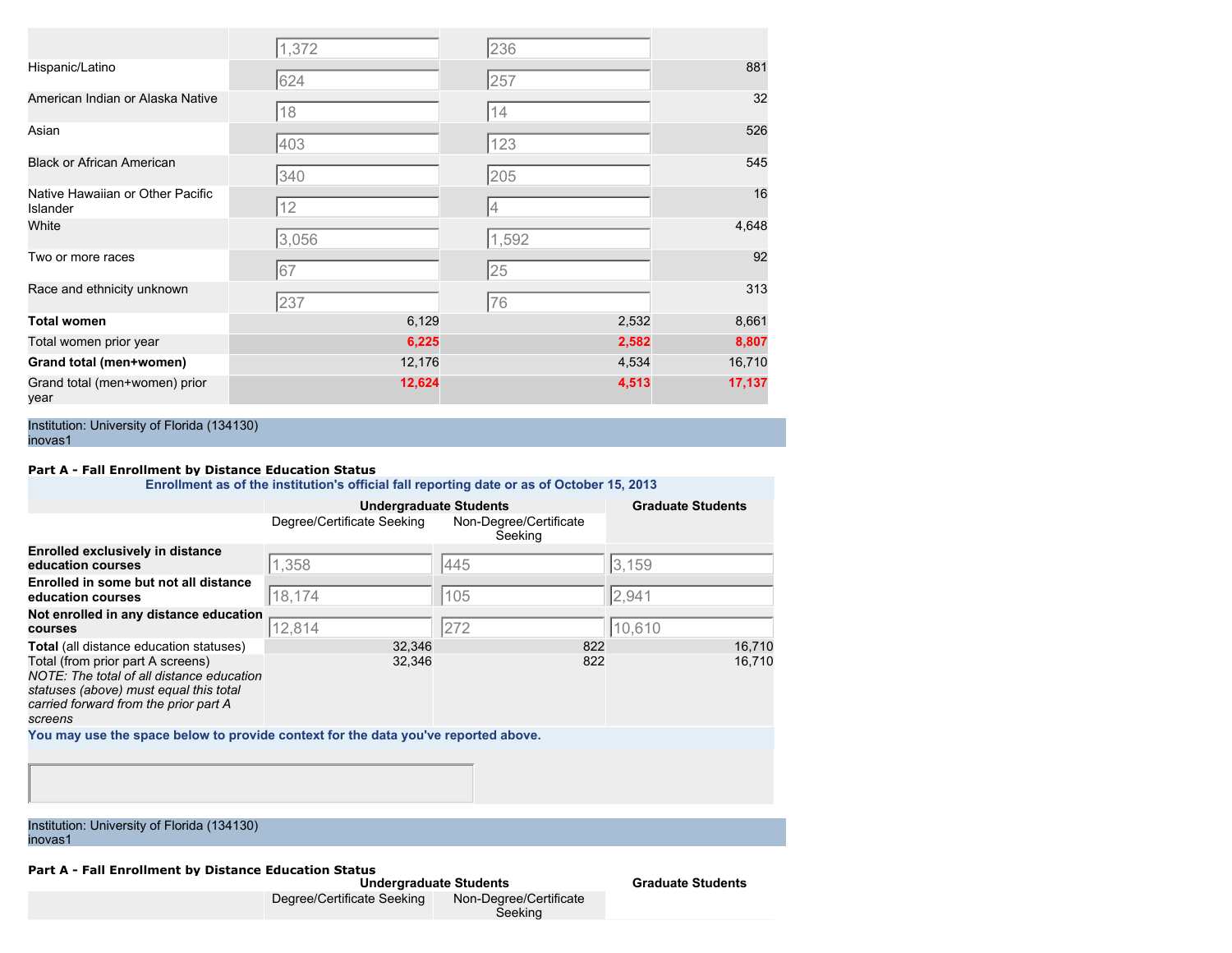| Of those students exclusively enrolled<br>in distance education courses, report<br>the number that are: |     |       |     |       |
|---------------------------------------------------------------------------------------------------------|-----|-------|-----|-------|
| Located in                                                                                              | FL. | 1,322 | 349 | 1,684 |
| Located in the U.S. but not in                                                                          | FL. | 32    | 44  | 1,274 |
| Located in the U.S. but state/jurisdiction<br>unknown                                                   |     | 10    | 0   |       |
| Located outside the U.S.                                                                                |     |       | 52  | 199   |
| Location unknown/unreported                                                                             |     | 0     | 0   | 0     |
| Total students exclusively enrolled in<br>distance education (from section above)                       |     | 1,358 | 445 | 3,159 |

#### **Part A - Fall Enrollment Summary**

| <b>Fall Enrollment Summary</b>            |                                    |                             |                              |  |  |  |
|-------------------------------------------|------------------------------------|-----------------------------|------------------------------|--|--|--|
| Students enrolled for credit              | <b>Total full-time</b><br>students | Total part-time<br>students | Grand total,<br>all students |  |  |  |
| Men                                       |                                    |                             |                              |  |  |  |
| Nonresident alien                         | 2,274                              | 298                         | 2,572                        |  |  |  |
| Hispanic/Latino                           | 2,964                              | 427                         | 3,391                        |  |  |  |
| American Indian or Alaska Native          | 55                                 | 15                          | 70                           |  |  |  |
| Asian                                     | 1,444                              | 203                         | 1,647                        |  |  |  |
| <b>Black or African American</b>          | 991                                | 198                         | 1,189                        |  |  |  |
| Native Hawaiian or Other Pacific Islander | 75                                 | 11                          | 86                           |  |  |  |
| White                                     | 10,655                             | 2,199                       | 12,854                       |  |  |  |
| Two or more races                         | 401                                | 43                          | 444                          |  |  |  |
| Race and ethnicity unknown                | 615                                | 160                         | 775                          |  |  |  |
| <b>Total men</b>                          | 19,474                             | 3,554                       | 23,028                       |  |  |  |
| Women                                     |                                    |                             |                              |  |  |  |
| Nonresident alien                         | 1,602                              | 251                         | 1,853                        |  |  |  |
| Hispanic/Latino                           | 3,912                              | 521                         | 4,433                        |  |  |  |
| American Indian or Alaska Native          | 58                                 | 19                          | 77                           |  |  |  |
| Asian                                     | 1,606                              | 192                         | 1,798                        |  |  |  |
| <b>Black or African American</b>          | 1,796                              | 319                         | 2,115                        |  |  |  |
| Native Hawaiian or Other Pacific Islander | 158                                | 14                          | 172                          |  |  |  |
| White                                     | 12,612                             | 2,342                       | 14,954                       |  |  |  |
| Two or more races                         | 602                                | 47                          | 649                          |  |  |  |
| Race and ethnicity unknown                | 670                                | 129                         | 799                          |  |  |  |
| <b>Total women</b>                        | 23,016                             | 3,834                       | 26,850                       |  |  |  |
| Grand Total (men+women)                   | 42,490                             | 7,388                       | 49,878                       |  |  |  |

Institution: University of Florida (134130) inovas1

## **Part B - Fall Enrollment by Age and Gender for Full-time Undergraduate Students**

**Enrollment as of the institution's official fall reporting date or as of October 15, 2013**

| Age       | <b>Full-time Undergraduate Students</b> |       |
|-----------|-----------------------------------------|-------|
|           | Men                                     | Women |
| Under 18  |                                         |       |
|           |                                         | 49    |
| 18-19     |                                         |       |
|           | 4.314                                   | 6,292 |
| $20 - 21$ |                                         |       |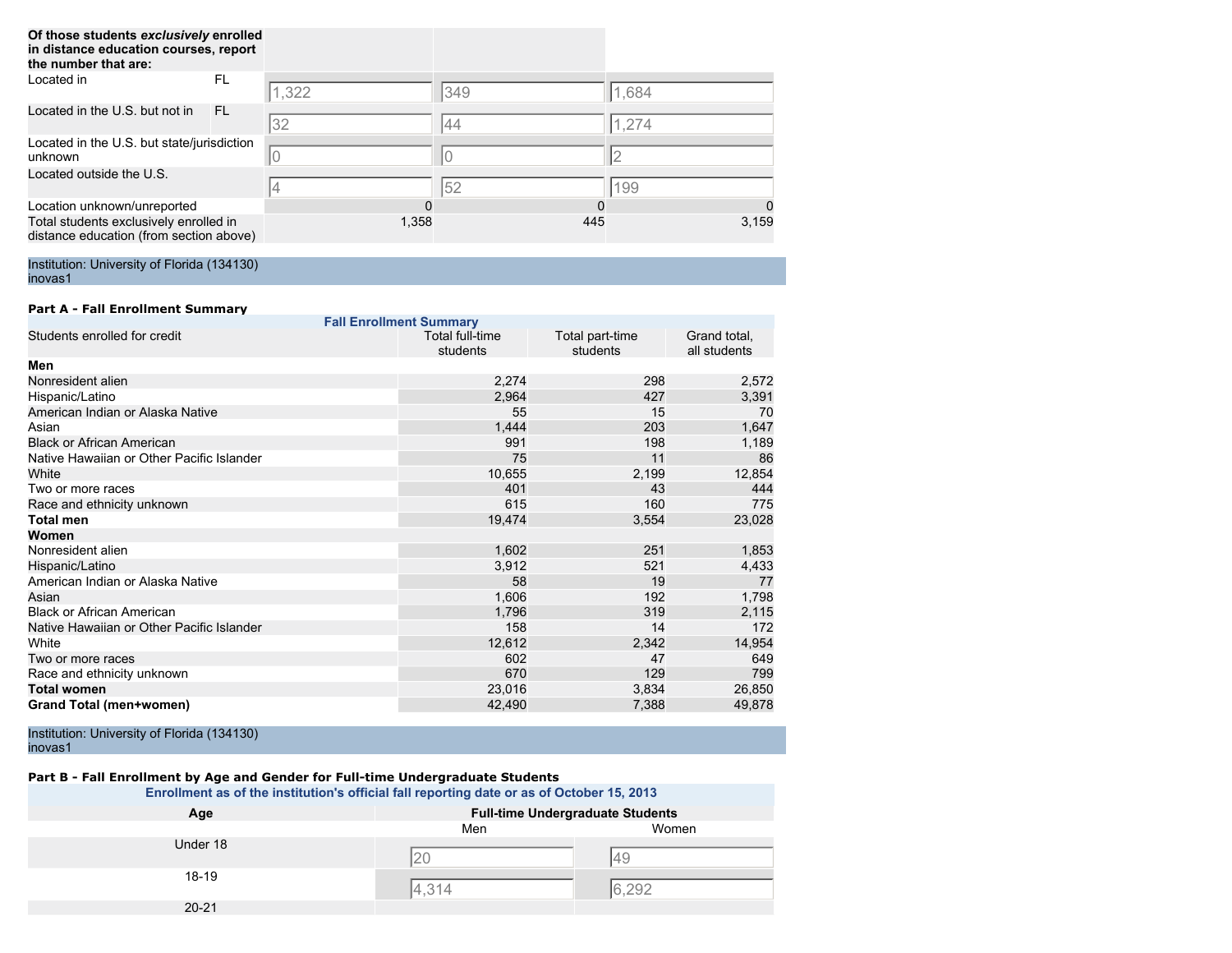|                                                      | 5,844  | 7,909    |
|------------------------------------------------------|--------|----------|
| $22 - 24$                                            | 2,626  | 2,299    |
| 25-29                                                | 451    | 219      |
| 30-34                                                | 108    | 60       |
| 35-39                                                | 29     | 34       |
| 40-49                                                | 25     | 16       |
| 50-64                                                | 9      | 19       |
| 65 and over                                          |        | IО       |
| Age unknown/unreported                               | 0      | $\Omega$ |
| Total full-time undergraduate students (from part A) | 13,427 | 16,887   |

# **Part B - Fall Enrollment by Age and Gender for Part-time Undergraduate Students**

**Enrollment as of the institution's official fall reporting date or as of October 15, 2013**

| Age                                                  | <b>Part-time Undergraduate Students</b> |             |  |  |
|------------------------------------------------------|-----------------------------------------|-------------|--|--|
|                                                      | Men                                     | Women       |  |  |
| Under 18                                             | 22                                      | 26          |  |  |
| 18-19                                                | 182                                     | 196         |  |  |
| $20 - 21$                                            | 224                                     | 254         |  |  |
| $22 - 24$                                            | 613                                     | 436         |  |  |
| 25-29                                                | 239                                     | 167         |  |  |
| 30-34                                                | 106                                     | 90          |  |  |
| 35-39                                                | 78                                      | 52          |  |  |
| 40-49                                                | 61                                      | 59          |  |  |
| 50-64                                                | 23                                      | 21          |  |  |
| 65 and over                                          | 4                                       |             |  |  |
| Age unknown/unreported                               | $\mathbf 0$                             | $\mathbf 0$ |  |  |
| Total part-time undergraduate students (from part A) | 1,552                                   | 1,302       |  |  |

Institution: University of Florida (134130) inovas1

# **Part B - Fall Enrollment by Age and Gender for Full-time Graduate Students**

| Enrollment as of the institution's official fall reporting date or as of October 15, 2013 |     |       |
|-------------------------------------------------------------------------------------------|-----|-------|
| <b>Full-time Graduate Students</b><br>Age                                                 |     |       |
|                                                                                           | Men | Women |
| Under 18                                                                                  |     |       |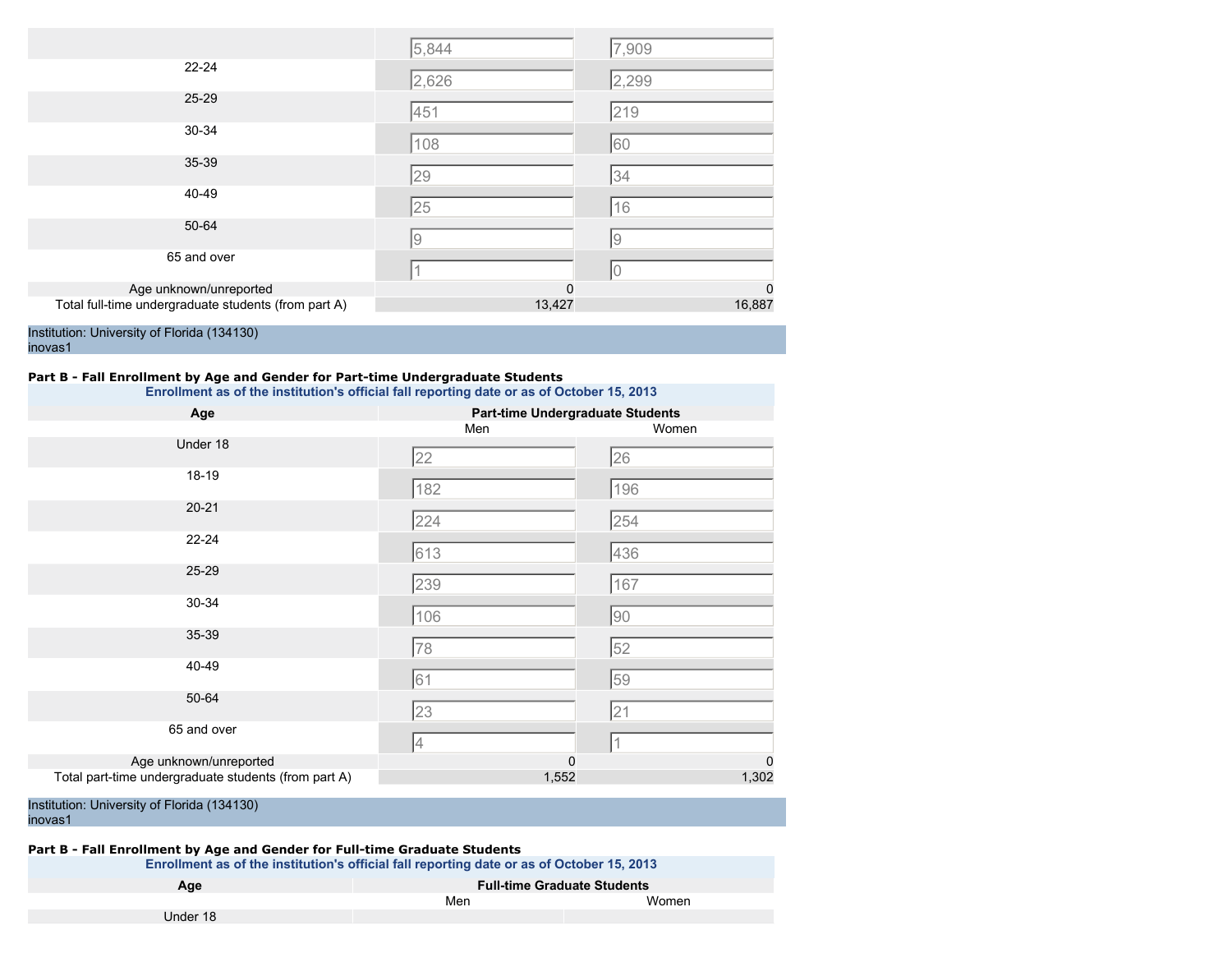| 18-19                                           |             |             |
|-------------------------------------------------|-------------|-------------|
| $20 - 21$                                       | 117         | 166         |
| $22 - 24$                                       | 2,278       | 2,600       |
| 25-29                                           | 2,296       | 2,152       |
| 30-34                                           | 847         | 715         |
| 35-39                                           | 299         | 225         |
| 40-49                                           | 166         | 196         |
| 50-64                                           | 43          | 72          |
| 65 and over                                     | 10          | 2           |
| Age unknown/unreported                          | $\mathbf 0$ | $\mathbf 0$ |
| Total full-time graduate students (from part A) | 6,047       | 6,129       |

## **Part B - Fall Enrollment by Age and Gender for Part-time Graduate Students**

**Enrollment as of the institution's official fall reporting date or as of October 15, 2013**

| Age                                             | <b>Part-time Graduate Students</b> |                 |  |
|-------------------------------------------------|------------------------------------|-----------------|--|
|                                                 | Men                                | Women           |  |
| Under 18                                        |                                    |                 |  |
| 18-19                                           | 0                                  | 0               |  |
| $20 - 21$                                       | 2                                  | 9               |  |
| $22 - 24$                                       | 225                                | 271             |  |
| 25-29                                           | 628                                | 752             |  |
| 30-34                                           | 470                                | 482             |  |
| 35-39                                           | 280                                | 303             |  |
| 40-49                                           | 268                                | 453             |  |
| 50-64                                           | 124                                | 256             |  |
| 65 and over                                     | 5                                  | $6\phantom{.}6$ |  |
| Age unknown/unreported                          | 0                                  | $\mathbf 0$     |  |
| Total part-time graduate students (from part A) | 2,002                              | 2,532           |  |

Institution: University of Florida (134130) inovas1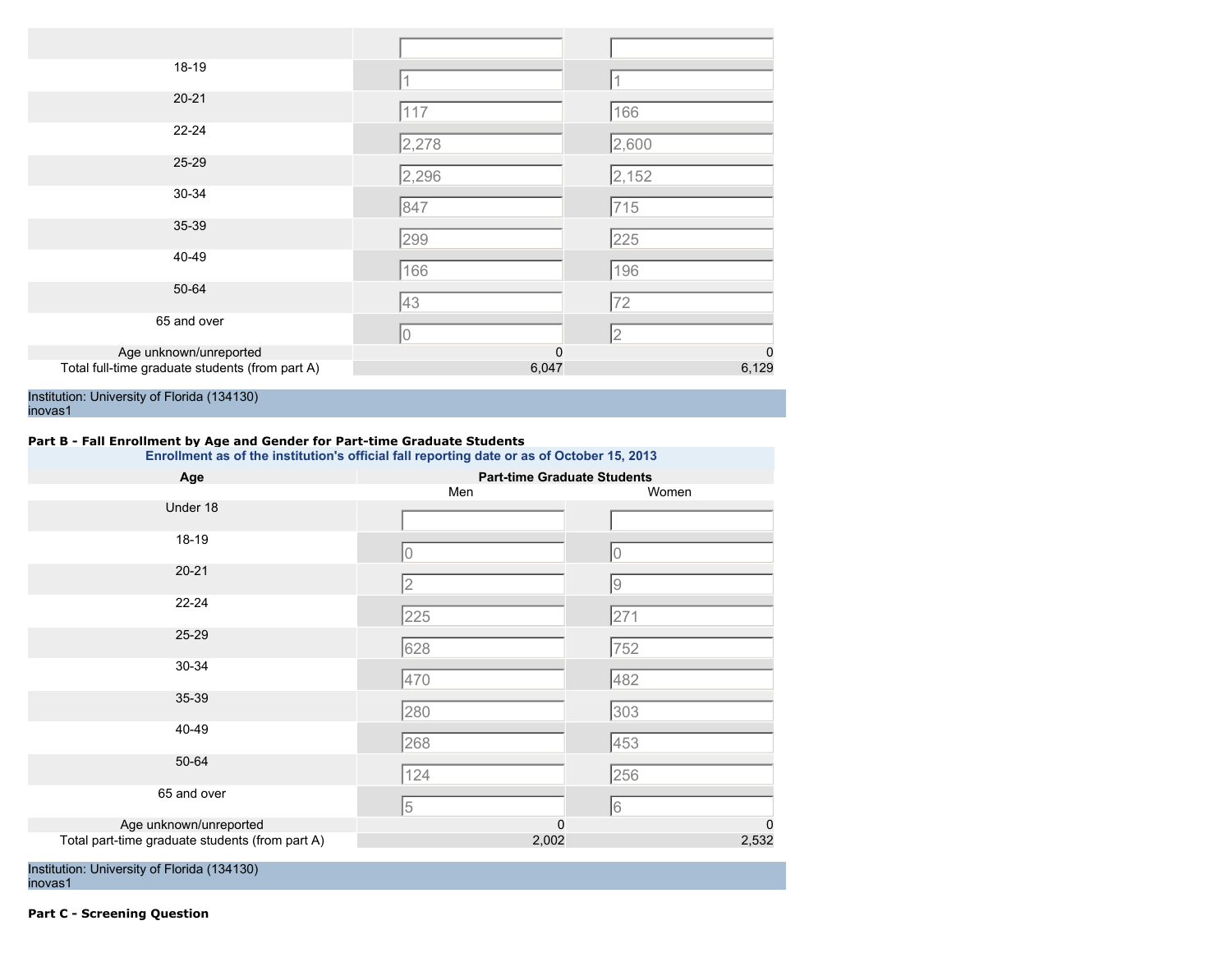|                                                                                    |                  |                                                                                                           | Did any of your first-time degree/certificate-seeking undergraduate students (reported in Part A) enroll within 12 months of |
|------------------------------------------------------------------------------------|------------------|-----------------------------------------------------------------------------------------------------------|------------------------------------------------------------------------------------------------------------------------------|
| graduating high school or receiving their GED?                                     |                  |                                                                                                           |                                                                                                                              |
| $\sqrt{2}$                                                                         |                  | Yes, we have first-time students who enrolled within 12 months of their high school graduation.           |                                                                                                                              |
| $\subset$                                                                          |                  | No, we do not have any first-time students who enrolled within 12 months of their high school graduation. |                                                                                                                              |
| You may use the space below to provide context for the data you've reported above. |                  |                                                                                                           |                                                                                                                              |
|                                                                                    |                  |                                                                                                           |                                                                                                                              |
|                                                                                    |                  |                                                                                                           |                                                                                                                              |
| Institution: University of Florida (134130)<br>inovas1                             |                  |                                                                                                           |                                                                                                                              |
| Part C - Residence of First-time Undergraduates                                    |                  |                                                                                                           |                                                                                                                              |
|                                                                                    |                  | NOTE: These data are optional this year.                                                                  |                                                                                                                              |
| State of residence when student                                                    | <b>FIPS Code</b> | Enrollment as of the institution's official fall reporting date or as of October 15, 2013                 | Of students in column 1, those                                                                                               |
| was first admitted                                                                 |                  | $\mathbb{X}$ Total first-time<br>degree/certificate-seeking<br>undergraduates<br>(1)                      | who enrolled within 12 months<br>of high school graduation<br>or receiving their GED<br>(2)                                  |
| Alabama                                                                            | 01               |                                                                                                           | 7                                                                                                                            |
| Alaska                                                                             | 02               |                                                                                                           |                                                                                                                              |
| Arizona                                                                            | 04               |                                                                                                           |                                                                                                                              |
| Arkansas                                                                           | 05               | $\overline{2}$                                                                                            | 2                                                                                                                            |
| California                                                                         | 06               | 12                                                                                                        | 12                                                                                                                           |
| Colorado                                                                           | 08               | 6                                                                                                         | 16                                                                                                                           |
| Connecticut                                                                        | 09               |                                                                                                           | 7                                                                                                                            |
| Delaware                                                                           | 10               |                                                                                                           | 1                                                                                                                            |
| District of Columbia                                                               | 11               |                                                                                                           |                                                                                                                              |
| Florida                                                                            | 12               | 5,659                                                                                                     | 5,536                                                                                                                        |
| Georgia                                                                            | 13               | 59                                                                                                        | 57                                                                                                                           |
| Hawaii                                                                             | 15               |                                                                                                           |                                                                                                                              |
| Idaho                                                                              | 16               |                                                                                                           |                                                                                                                              |

1 1 11 11 11

5 5

2 2

Illinois 17

Indiana 18

Iowa 19

Kansas 20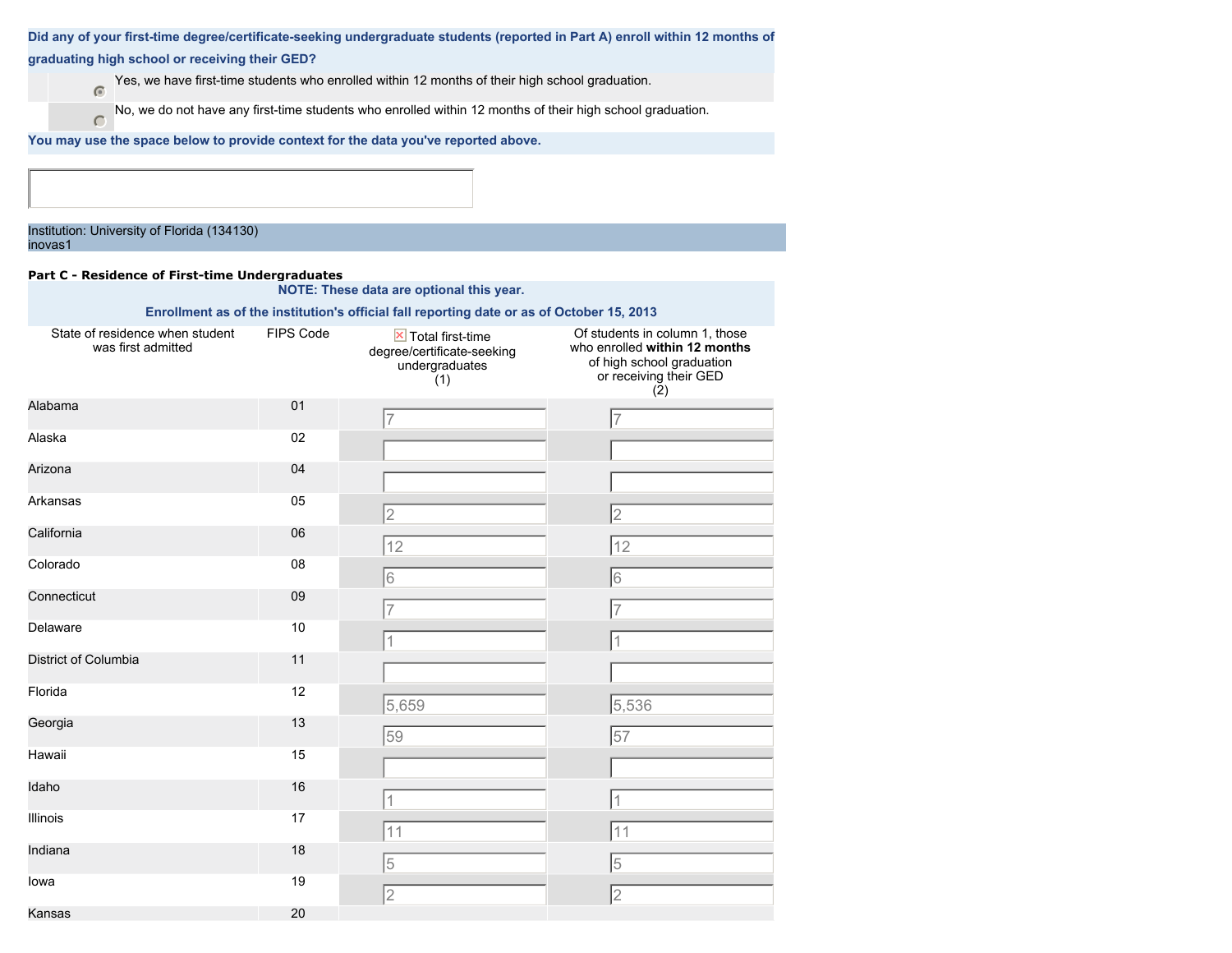|           |    | - |  |
|-----------|----|---|--|
| Kentucky  | 21 | ⊷ |  |
| Louisiana | 22 |   |  |
| Maine     | 23 |   |  |

## **Part C - Residence of First-time Undergraduates**

## **NOTE: These data are optional this year.**

**Enrollment as of the institution's official fall reporting date or as of October 15, 2013**

| State of residence when student<br>was first admitted | <b>FIPS Code</b> | Total first-time<br>degree/certificate-seeking<br>undergraduates<br>(1) | Of students in column 1, those<br>who enrolled within 12 months<br>of high school graduation<br>or receiving their GED<br>(2) |
|-------------------------------------------------------|------------------|-------------------------------------------------------------------------|-------------------------------------------------------------------------------------------------------------------------------|
| Maryland                                              | 24               | 31                                                                      | 31                                                                                                                            |
| Massachusetts                                         | 25               | 9                                                                       | $\overline{8}$                                                                                                                |
| Michigan                                              | 26               | 8                                                                       | $\overline{8}$                                                                                                                |
| Minnesota                                             | 27               | 4                                                                       | 4                                                                                                                             |
| Mississippi                                           | 28               | 1                                                                       |                                                                                                                               |
| Missouri                                              | 29               | 2                                                                       | $\overline{2}$                                                                                                                |
| Montana                                               | 30               |                                                                         |                                                                                                                               |
| Nebraska                                              | 31               | $\overline{2}$                                                          | $\overline{2}$                                                                                                                |
| Nevada                                                | 32               | $\overline{2}$                                                          | $\overline{2}$                                                                                                                |
| New Hampshire                                         | 33               |                                                                         |                                                                                                                               |
| New Jersey                                            | 34               | 30                                                                      | 30                                                                                                                            |
| New Mexico                                            | 35               | 1                                                                       |                                                                                                                               |
| <b>New York</b>                                       | 36               | 77                                                                      | 76                                                                                                                            |
| North Carolina                                        | 37               | 21                                                                      | 21                                                                                                                            |
| North Dakota                                          | 38               |                                                                         |                                                                                                                               |
| Ohio                                                  | 39               | 5                                                                       | 5                                                                                                                             |
| Oklahoma                                              | 40               | 1                                                                       |                                                                                                                               |
| Oregon                                                | 41               |                                                                         |                                                                                                                               |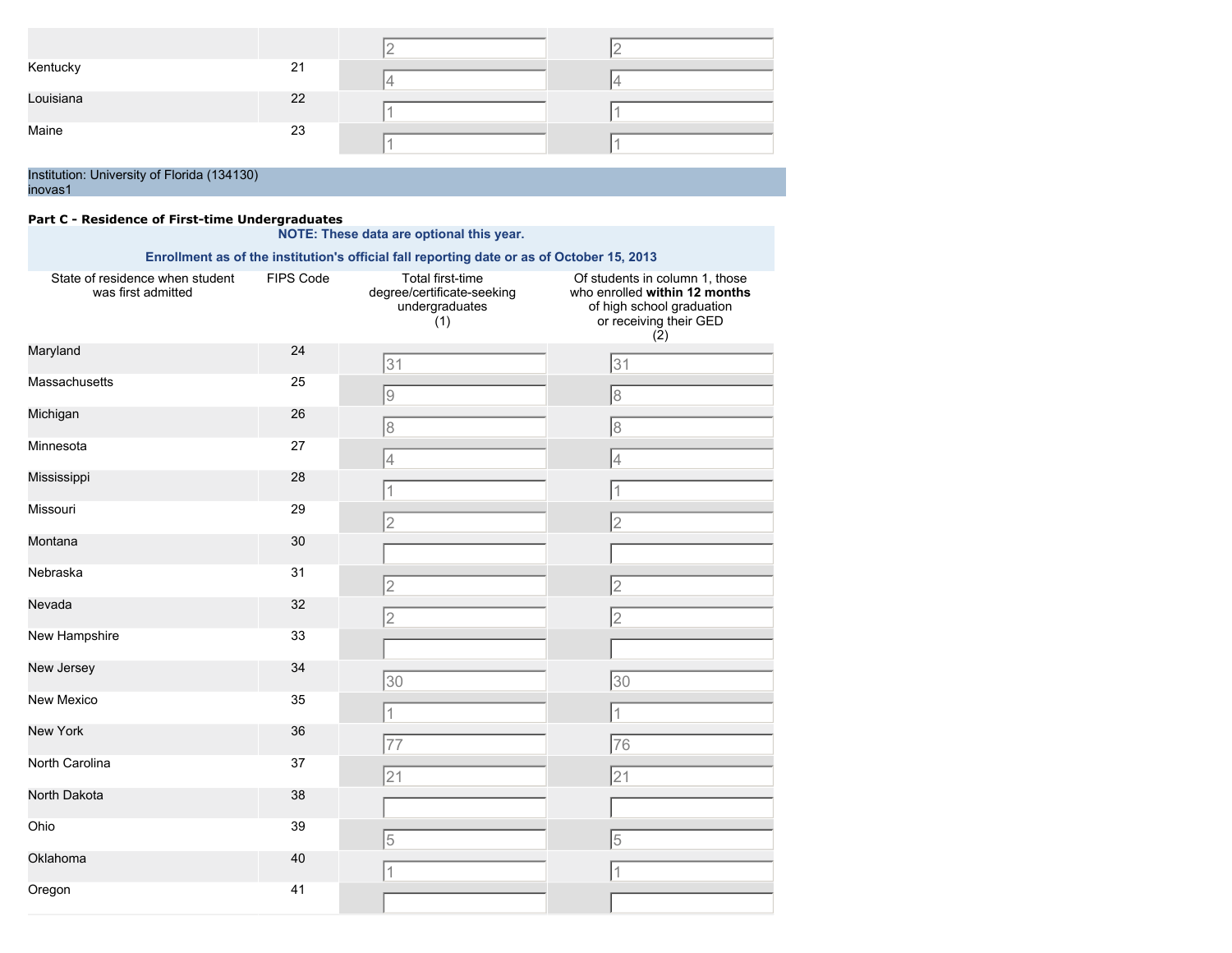| Pennsylvania                                | 42 |  |
|---------------------------------------------|----|--|
|                                             |    |  |
| Rhode Island                                | 44 |  |
|                                             |    |  |
|                                             |    |  |
| Institution: University of Florida (134130) |    |  |

inovas1

# **Part C - Residence of First-time Undergraduates**

### **NOTE: These data are optional this year. Enrollment as of the institution's official fall reporting date or as of October 15, 2013** State of residence when student was first admitted FIPS Code Total first-time degree/certificate-seeking undergraduates (1) Of students in column 1, those who enrolled **within 12 months** of high school graduation or receiving their GED  $(2)$ South Carolina 45 South Dakota 46 Tennessee 47 Texas 48 Utah 49 Vermont 50 Virginia 51 Washington 53 West Virginia 54 Wisconsin 55 Wyoming 56 State Unknown 57 American Samoa 60 Federated States of Micronesia 64 Guam 66 Marshall Islands 68 Northern Marianas 69 Palau 2008 - 2008 - 2014 12:30 12:30 12:31 12:32 12:33 12:34 12:35 12:36 Puerto Rico 72 Virgin Islands 78 10 10 10 10 17 17 34 34 2 2 2 2 2 2 1 1 15 15 8 7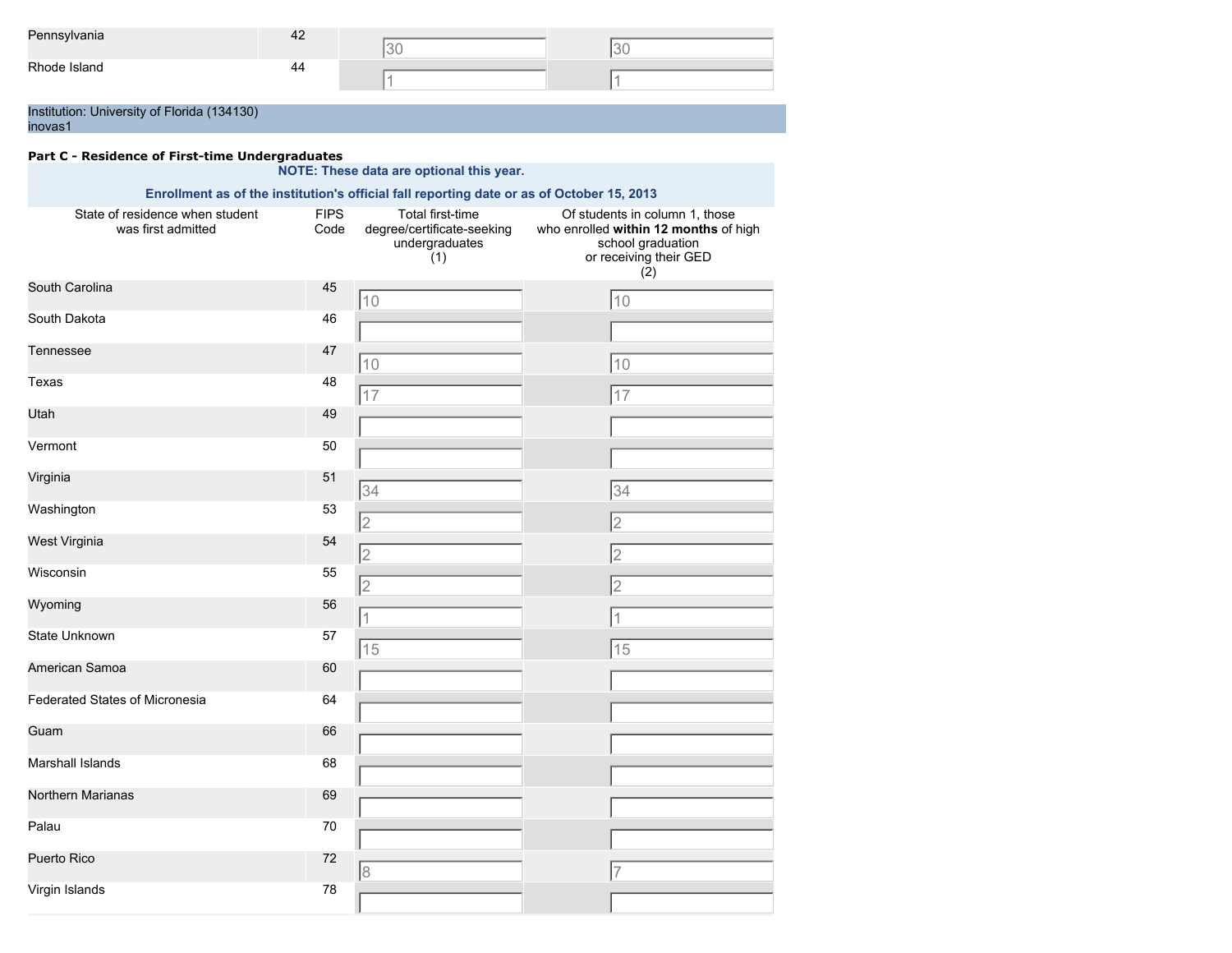| <b>Foreign Countries</b>                                                           | 90 | 264                                                  | 258   |
|------------------------------------------------------------------------------------|----|------------------------------------------------------|-------|
| Residence unknown/unreported                                                       | 98 |                                                      |       |
| Total first-time degree/certificate-seeking<br>undergraduates (from Part A)        |    | 6.370                                                | 6.236 |
| You may use the space below to provide context for the data you've reported above. |    |                                                      |       |
|                                                                                    |    |                                                      |       |
| Institution: University of Florida (134130)<br>inovas1                             |    |                                                      |       |
| Part D - Total Undergraduate Entering Class                                        |    |                                                      |       |
|                                                                                    |    | <b>Total Undergraduate Entering Class, Fall 2013</b> |       |

| D1 Total full-time, first-time degree/certificate-seeking undergraduates from Part A (GR cohort)<br>6,348<br>D2 Total first-time degree/certificate-seeking undergraduates (full-time + part-time) from Part A<br>6.370<br>D3 Total transfer-in degree/certificate-seeking undergraduates (full-time + part-time) from Part A<br>1,806<br>D4 Total non-degree/certificate-seeking undergraduates (full-time + part-time) from Part A<br>822<br>D5 Of the total non-degree/certificate-seeking undergraduates displayed on line D4, the number that<br>490<br>are new to the institution in Fall 2013<br>D6 Total entering students at the undergraduate level<br>8,666<br><b>Note:</b> This is calculated as first-time students (line D2) + students transferring to the institution<br>(line D3) + non-degree/certificate-seeking undergraduates entering in Fall 2013 (line D5).<br>D7 Percentage of undergraduate entering class represented by your GR cohort (line D1/line D6)<br>73 |  |
|--------------------------------------------------------------------------------------------------------------------------------------------------------------------------------------------------------------------------------------------------------------------------------------------------------------------------------------------------------------------------------------------------------------------------------------------------------------------------------------------------------------------------------------------------------------------------------------------------------------------------------------------------------------------------------------------------------------------------------------------------------------------------------------------------------------------------------------------------------------------------------------------------------------------------------------------------------------------------------------------|--|
|                                                                                                                                                                                                                                                                                                                                                                                                                                                                                                                                                                                                                                                                                                                                                                                                                                                                                                                                                                                            |  |
|                                                                                                                                                                                                                                                                                                                                                                                                                                                                                                                                                                                                                                                                                                                                                                                                                                                                                                                                                                                            |  |
|                                                                                                                                                                                                                                                                                                                                                                                                                                                                                                                                                                                                                                                                                                                                                                                                                                                                                                                                                                                            |  |
|                                                                                                                                                                                                                                                                                                                                                                                                                                                                                                                                                                                                                                                                                                                                                                                                                                                                                                                                                                                            |  |
|                                                                                                                                                                                                                                                                                                                                                                                                                                                                                                                                                                                                                                                                                                                                                                                                                                                                                                                                                                                            |  |
|                                                                                                                                                                                                                                                                                                                                                                                                                                                                                                                                                                                                                                                                                                                                                                                                                                                                                                                                                                                            |  |
|                                                                                                                                                                                                                                                                                                                                                                                                                                                                                                                                                                                                                                                                                                                                                                                                                                                                                                                                                                                            |  |

#### **Part E - First-time Bachelor's Cohort Retention Rates (Full-time)**

**Retention Rates Full-time, First-time Bachelor's Cohort from Fall 2012**

**Academic reporters determine the cohort and retention as of the institution's official fall reporting date or as of October 15. Program reporters determine the cohort with enrollment any time between August 1 and October 31, 2012 and**

**retention based on August 1, 2013.**

**The retention rate is calculated by the system after clicking "Save" on the screen. Exclusions are subtracted from the original cohort and the resulting adjusted cohort is used for calculating the retention rate.**

#### **Retention Data Reporting Reminders:**

- Include only **full-time, first-time bachelor's** students in this cohort.
- Determine the full-time cohort using Fall 2012 status (e.g. if a student was full-time in Fall 2012, report them in the full-time cohort regardless of their Fall 2013 status).
- If there are no students to report in the cohort, enter zero. Do not leave the field blank.<br>• Report in the exclusions box (line E2) the number of students from the cohort who left the
- Report in the exclusions box (line E2) the number of students from the cohort who left the institution for any of the following reasons: died or were totally and permanently disabled; to serve in the armed forces (including those called to active duty); to serve with a foreign aid service of the Federal Government (e.g. Peace Corps); or to serve on official church missions.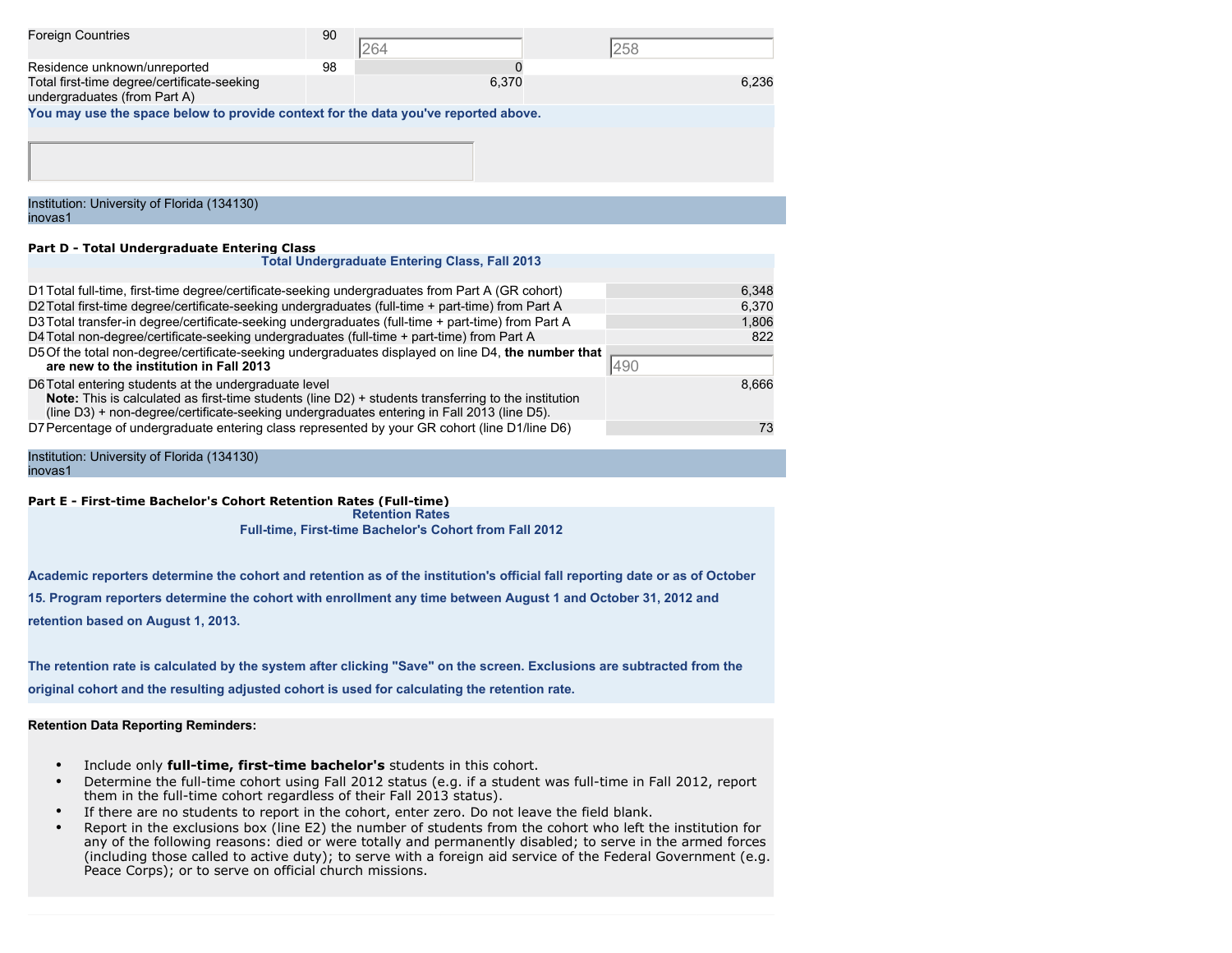|    |                                                                                         |            | data (Fall<br>2011 cohort) |   |
|----|-----------------------------------------------------------------------------------------|------------|----------------------------|---|
|    | FULL-TIME, FIRST-TIME BACHELOR'S COHORT RETENTION:                                      |            |                            |   |
| Е1 | Full-time, first-time Fall 2012 bachelor's cohort                                       | 6,273      | 6,409                      |   |
| E2 | Exclusions from the Fall 2012 cohort                                                    |            |                            |   |
| E3 | Adjusted Fall 2012 cohort (line E1- line E2)                                            | 6.273      | 6,409                      |   |
| E4 | Students from Fall 2012 cohort still enrolled as of Fall 2013                           | 6.051      | 6,127                      |   |
| E5 | Full-time, first-time Fall 2012 bachelor's cohort retention rate<br>(line E4 / line E3) | 96%<br>-96 |                            | % |

 $\overline{\mathbb{X}}$  You may use the space below to provide context for the data you've reported above.

**These context notes will be posted on the College Navigator website, and should be written to be understood by students and parents.**

Institution: University of Florida (134130) inovas1

**Part E - First-time Bachelor's Cohort Retention Rates (Part-time) Retention Rates**

**Part-time, First-time Bachelor's Cohort from Fall 2012**

**Academic reporters determine the cohort and retention as of the institution's official fall reporting date or as of October 15. Program reporters determine the cohort with enrollment any time between August 1 and October 31, 2012 and retention based on August 1, 2013.**

**The retention rate is calculated by the system after clicking "Save" on the screen. Exclusions are subtracted from the original cohort and the resulting adjusted cohort is used for calculating the retention rate.**

**Retention Data Reporting Reminders:**

- Include only **part-time, first-time bachelor's-seeking** students in this cohort.
- Determine part-time using Fall 2012 attendance status (e.g. if a student was part-time in Fall 2012, report them in the part-time cohort regardless of their Fall 2013 status).
- If there are no students to report in the cohort, enter zero. Do not leave the field blank.
- Report in the exclusions box (line E7) the number of students from the cohort who left the institution for any of the following reasons: died or were totally and permanently disabled; to serve in the armed forces (including those called to active duty); to serve with a foreign aid service of the Federal Government (e.g. Peace Corps); or to serve on official church missions.

Prior year data (Fall 2011 cohort)

Prior year

## **PART-TIME, FIRST-TIME BACHELOR'S COHORT RETENTION:**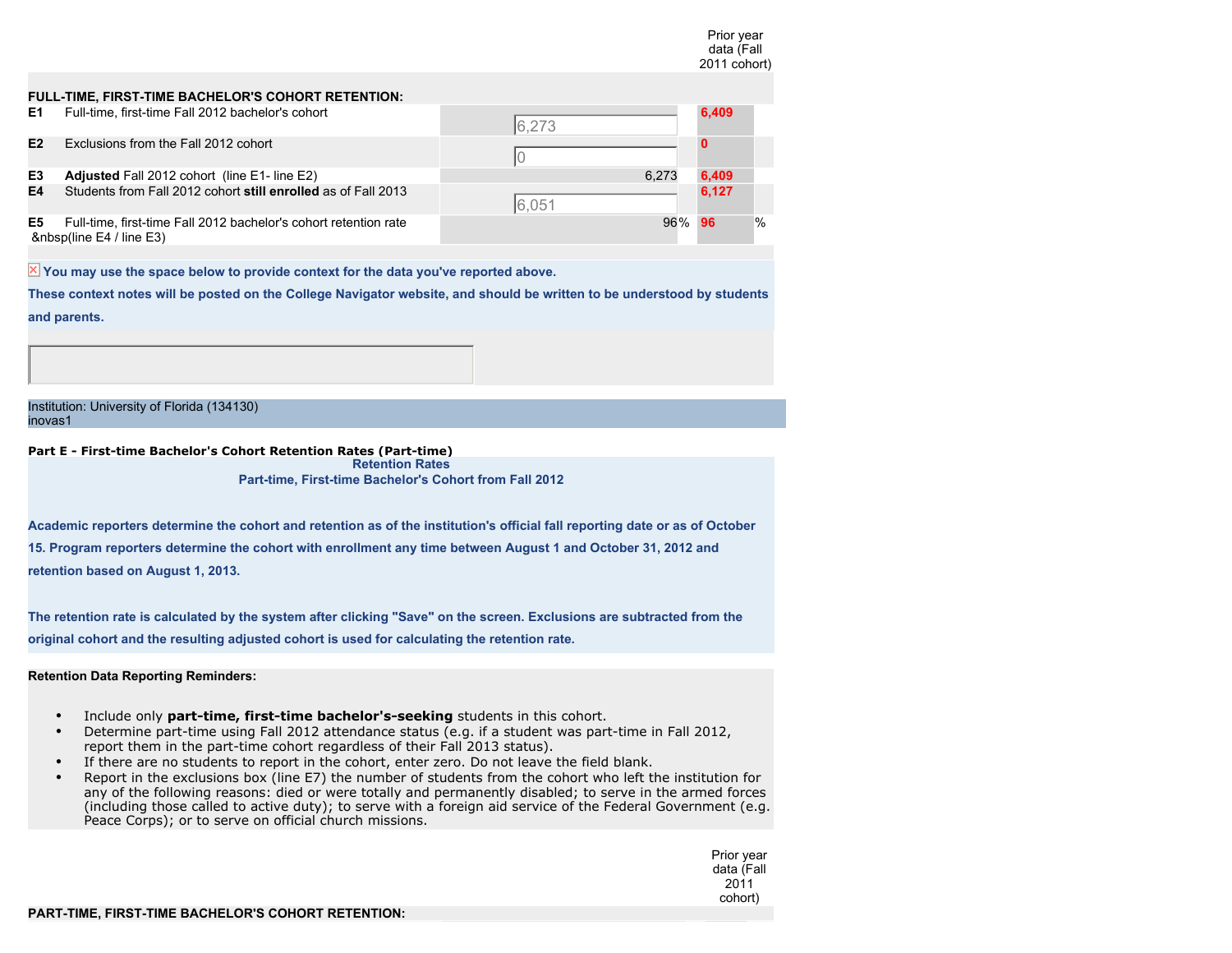| E6              | Part-time, first-time Fall 2012 bachelor's cohort                                           |     | 20 |               |
|-----------------|---------------------------------------------------------------------------------------------|-----|----|---------------|
| E7              | Exclusions from the Fall 2012 cohort                                                        |     |    |               |
| E8              | <b>Adjusted Fall 2012 cohort (line E6 - line E7)</b>                                        |     | 20 |               |
| E9              | Students from Fall 2012 cohort still enrolled as of Fall 2013                               |     | 15 |               |
| E <sub>10</sub> | Part-time, first-time Fall 2012 bachelor's cohort retention rate<br>(line $E9/$ line $E8$ ) | 82% | 75 | $\frac{0}{0}$ |

 $\overline{\mathbb{X}}$  You may use the space below to provide context for the data you've reported above.

**These context notes will be posted on the College Navigator website, and should be written to be understood by students and parents.**

Institution: University of Florida (134130) inovas1

#### **Part F - Student-to-Faculty Ratio**

**Please provide your institution's student-to-faculty ratio (i.e., student-to-instructional staff) for undergraduate programs for Fall 2013. The student-to-faculty ratio and any accompanying context that is provided will be displayed on College Navigator.**

**Note: Logic in this item is similar to item I-2 from the Common Data Set data collection.**

 $\overline{\mathbb{X}}$  You may use the space below to provide context for the data you've reported above. Click here to use a worksheet to help you determine the student-to-faculty ratio Student-to-faculty ratio to 1 Student-to-faculty ratio prior year **21** to 1 **These context notes will be posted on the College Navigator website, and should be written to be understood by students and parents.** 21

Institution: University of Florida (134130) inovas1

**Summary**

**Fall Enrollment Survey Summary Four-Year Institutions with Graduate Students**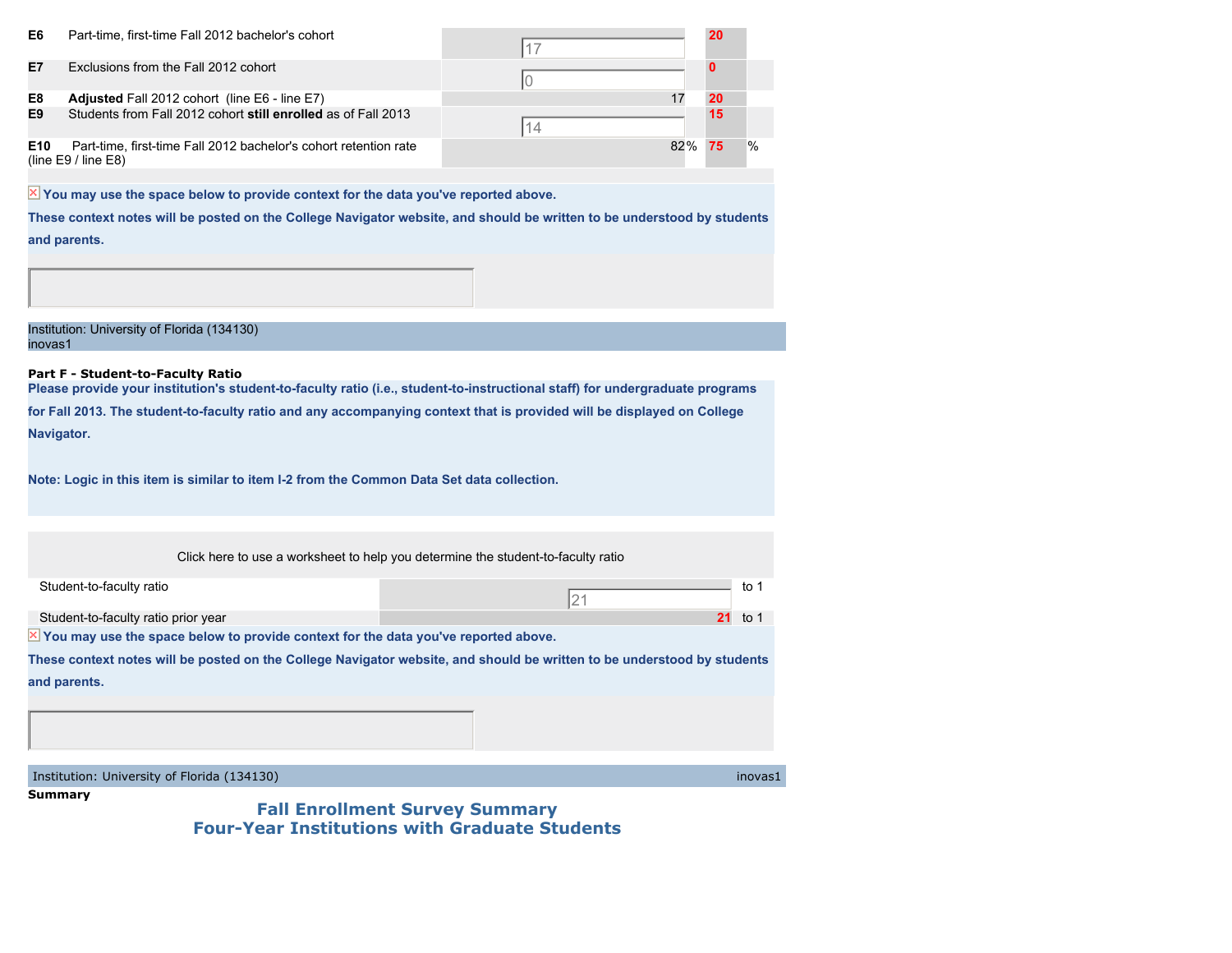IPEDS collects important information regarding your institution. All data reported in IPEDS survey components become available in the IPEDS Data Center and appear as aggregated data in various Department of Education reports. Additionally, some of the reported data appears specifically for your institution through the College Navigator website and is included in your institution's Data Feedback Report (DFR). The purpose of this summary is to provide you an opportunity to view some of the data that, when accepted through the IPEDS quality control process, will appear on the College Navigator website and/or your DFR. College Navigator is updated approximately three months after the data collection period closes and Data Feedback Reports will be available through the Data Center and sent to your institution's CEO in November 2014.

Please review your data for accuracy. If you have questions about the data displayed below after reviewing the data reported on the survey screens, please contact the IPEDS Help Desk at: 1-877-225-2568 or ipedshelp@rti.org.

| <b>Student Enrollment</b>            |        |
|--------------------------------------|--------|
| Total enrollment                     | 49,878 |
| Undergraduate enrollment             | 33,168 |
| Undergraduate transfer-in enrollment | 1,806  |
| Graduate enrollment                  | 16,710 |
|                                      |        |
| Student-to-faculty ratio             |        |

| <b>Student Characteristics (All Students)</b> |       |
|-----------------------------------------------|-------|
| Percent of all students who are female        | 54%   |
|                                               |       |
| Percent of all students by race/ethnicity:    |       |
| American Indian or Alaska Native              | 0%    |
| Asian                                         | 7%    |
| Black or African American                     | 7%    |
| Hispanic/Latino                               | 16%   |
| Native Hawaiian or Pacific Islander           | $1\%$ |
| White                                         | 56%   |
| Two or More Races                             | 2%    |
| Race and ethnicity unknown                    | 3%    |
| Nonresident alien                             | 9%    |

| <b>Undergraduate Student Characteristics</b> |       |
|----------------------------------------------|-------|
| Percent of undergraduates who are female     | 55%   |
| Percent of undergraduates who are full-time  | 91%   |
|                                              |       |
| Percent of undergraduates by race/ethnicity: |       |
| American Indian or Alaska Native             | 0%    |
| Asian                                        | 7%    |
| Black or African American                    | 7%    |
| Hispanic/Latino                              | 19%   |
| Native Hawaiian or Pacific Islander          | $1\%$ |
| White                                        | 58%   |
| Two or More Races                            | 3%    |
| Race and ethnicity unknown                   | 3%    |
| Nonresident alien                            | 2%    |